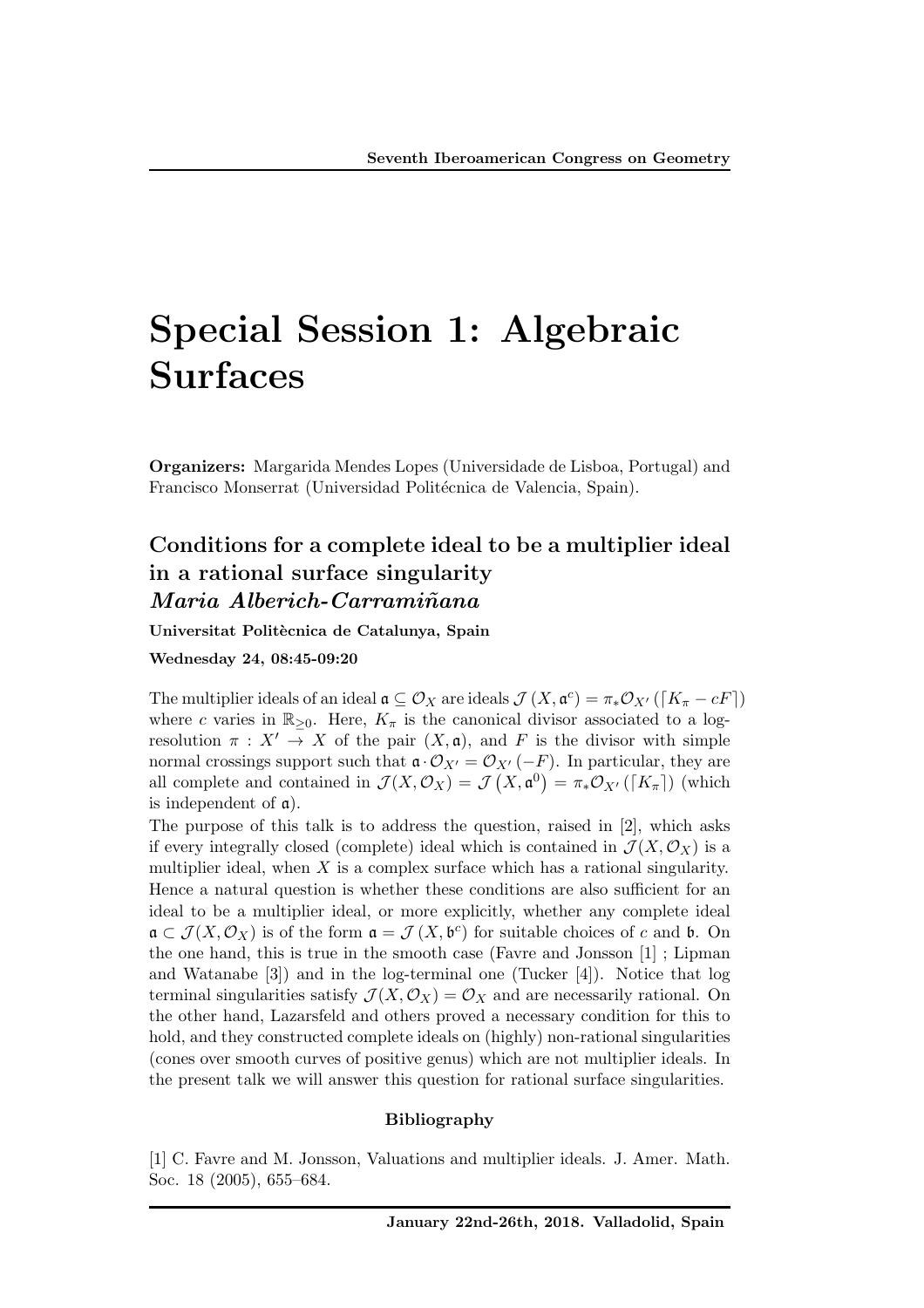[2] R. Lazarsfeld, K. Lee, and K. E. Smith: Syzygies of multiplier ideals on singular varieties. Michigan Math. J. 57 (2008) 511-521. Special volume in honor of Melvin Hochster.

[3] J. Lipman and K.-i. Watanabe: Integrally closed ideals in two-dimensional regular local rings are multiplier ideals. Math. Res. Lett., 10 (2003), 423-434. [4] K. Tucker: Integrally closed ideals on log terminal surfaces are multiplier

# Coverings of rational ruled normal surfaces *Enrique Artal Bartolo*

Universidad de Zaragoza, Spain

### Monday 22, 15:25-16:00

In this talk, we treat the use of arithmetic, geometric, and combinatorial techniques to compute the cohomology of Weil divisors on a special class of normal surfaces, the so-called toric ruled surfaces. We study the behavior of Picard group under weighted blow-ups and we make use of generalized Riemann-Roch formulas, combined with combinatorial computations for weighted homogeneous polynomials. These computations are used to study the topology of cyclic coverings of such surfaces ramified along Q-normal crossing divisors. It is a joint work with J.I. Cogolludo and J. Martín-Morales.

# New techniques on linear series on irregular surfaces *Miguel Angel Barja ´*

Universitat Politècnica de Catalunya, Spain

Tuesday 23, 16:50-17:25

I will explain new techniques for the study of linear series on surfaces of maximal Albanese dimension and how we can use them to give new geographical Severitype inequalities and classify the limit cases. These are the initial step for an induction process to extend them to higher dimensions. This is a joint work with Lidia Stoppino and Rita Pardini.

# Semistable fibrations over an elliptic curve with only one singular fibre

### *Abel Castorena*

UNAM, Mexico

Tuesday 23, 15:25-16:00

In this talk we describe a construction which give rise to the existence of semistable fibrations over an elliptic curve with a unique singular fibre. For this construction we use the monodromy of certain ramified (non Galois) covers  $C \to E$ , where *E* is an elliptic curve.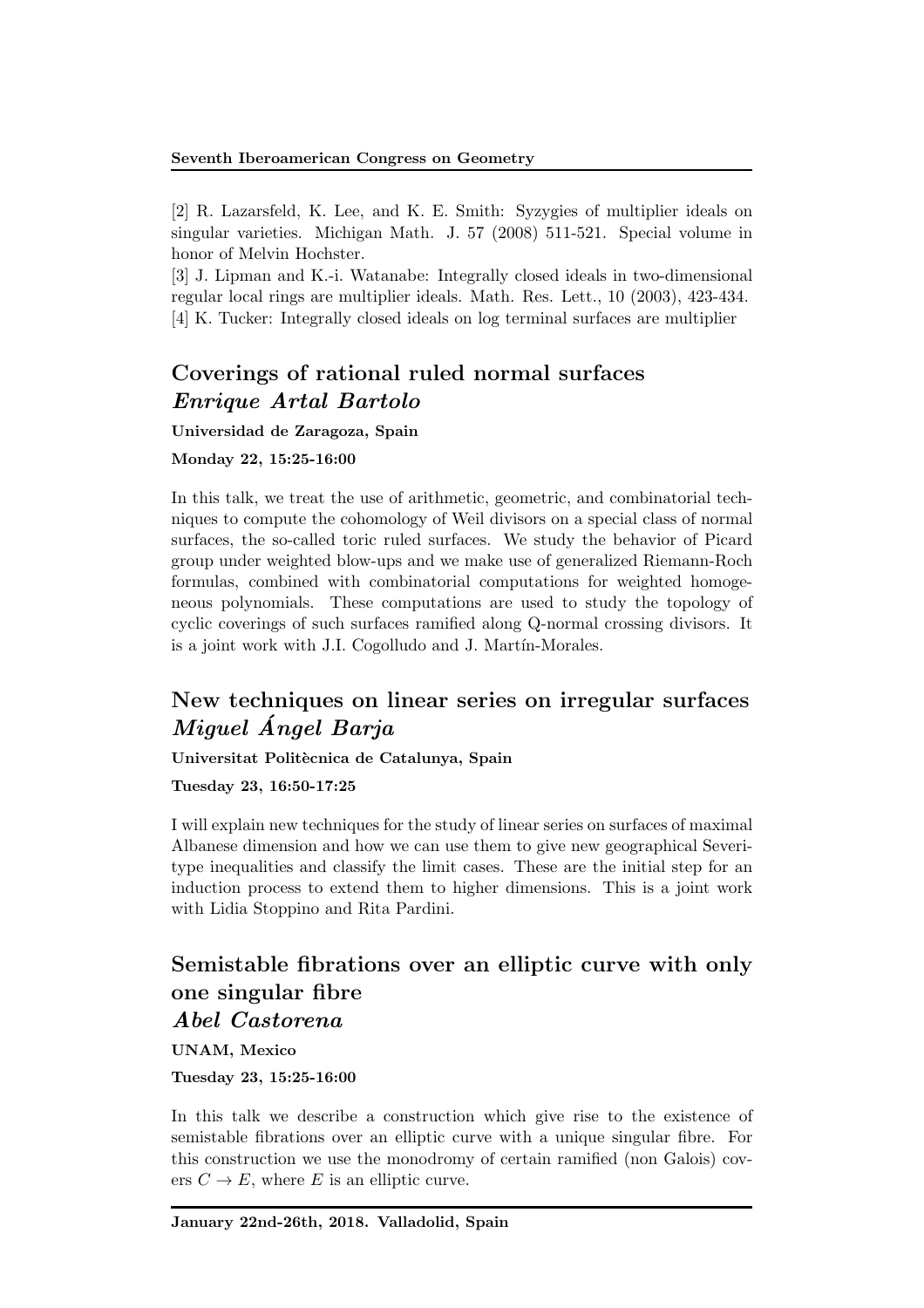# Super-rigid Affine Fano Varieties *Jihun Park*

IBS / POSTECH, South Korea

Wednesday 24, 09:25-10:00

Let *X* be a projective normal Q-factorial variety of Picard number 1 and *S* be a prime divisor on *X*. The affine variety  $X \setminus S$  is called an affine Fano variety if the pair  $(X, S)$  has purely log terminal singularities and  $-(K_X + S)$ is ample. Furthermore, the affine Fano variety  $X \setminus S$  is said to be super-rigid if the following two conditions hold.

- For every affine Fano variety  $X' \setminus S'$  with completion  $X'$  and boundary *S*<sup> $\prime$ </sup>, if there exists an isomorphism  $\phi: X \setminus S \cong X' \setminus S'$ , then  $\phi$  is induced by an isomorphism  $X \cong X'$  that maps *S* onto *S'*. In particular, one has  $Aut(X \setminus S) = Aut(X, S).$
- The affine Fano variety  $X \setminus S$  does not contain relative affine Fano varieties over varieties of positive dimension.

In this talk, examples and non-examples of super-rigid affine Fano varieties are demonstrated. In particular, we will mainly consider del Pezzo surfaces in 3-dimensional weighted projective spaces. These examples lead us to a folklore conjecture that every automorphism of the complement of a smooth cubic surface in  $\mathbb{P}^3$  comes from the automorphism group of  $\mathbb{P}^3$ .

This is a joint work with Ivan Cheltsov and Adrien Dubouloz.

# A surface with  $p_q = q = 2$  and  $K^2 = 8$  which is not uniformized by the bidisk *Carlos Rito*

Universidade do Porto, Portugal

Tuesday 23, 14:45-15:20

Complex algebraic surfaces of general type with the lowest possible value of the holomorphic Euler characteristic  $\chi = 1$  are far from being classified. For these surfaces the geometric genus  $p_g$  equals the irregularity  $q$ , and the Bogomolov-Miyaoka-Yau inequality implies  $K^2 \leq 9$ , where *K* is a canonical divisor. The ones in the line  $K^2 = 9$  are known to be quotients of the complex unit ball by a lattice in  $PU(2, 1)$ .

All the examples of surfaces with  $\chi = 1$  and  $K^2 = 8$  known so far are uniformized by the bidisk  $\mathbb{H} \times \mathbb{H}$ , where  $\mathbb{H}$  is the Poincaré upper half-plane.

In this talk I will explain the construction of a surface with  $p_g = q = 2$  and  $K^2 = 8$  which is not uniformized by the bidisk.

This is joint work with F. Polizzi and X. Roulleau.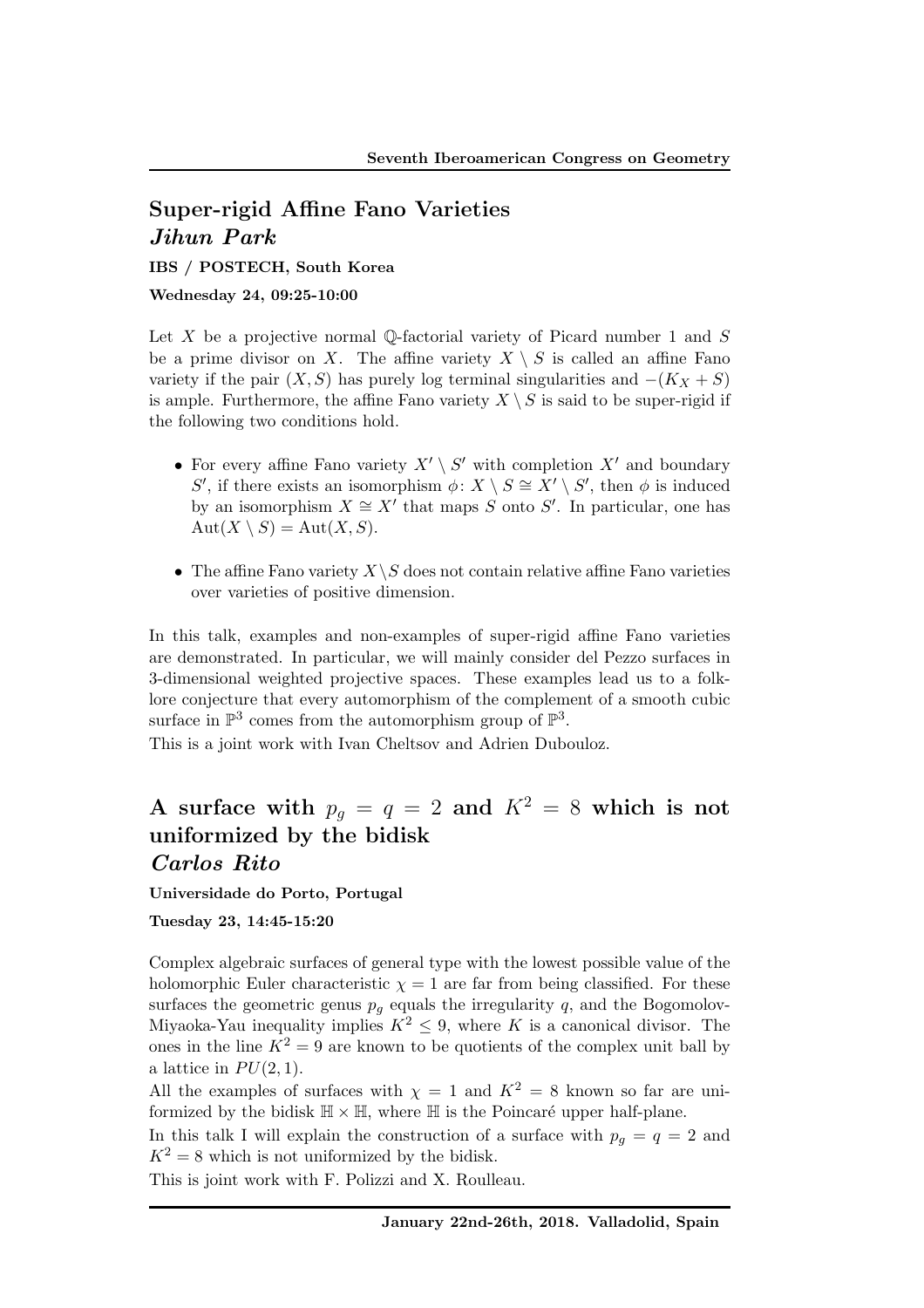## Elliptic fibrations on K3 surfaces and linear systems of curves on rational surfaces *Cec´ılia Salgado*

Universidade Federal do Rio de Janeiro, Brazil

Tuesday 23, 16:10-16:45

Let  $X_0$  be a rational elliptic surface and  $X$  a K3 surface given by a double cover of it. Then *X* admits a non-symplectic involution  $\iota$ , namely the double cover involution. Moreover, *X* admits at least one elliptic fibration, which is induced by the fibration on  $X_0$ . We analyze the other elliptic fibrations on  $X$ by studying linear systems of curves on  $X_0$ . We will discuss how the effect of  $\iota$ on the elliptic fibrations influences the possible outcomes for linear systems of curves on the rational elliptic surface. ( This is joint work with A. Garbagnati).

# Complex Ball quotients and hyperkähler fourfolds *Alessandra Sarti*

#### Université de Poitiers, France

Monday 22, 14:45-15:20

In a famous paper of 2011 Allcock, Carlson and Toledo describe the moduli space of smooth cubic threefolds as a 10-dimensional ball quotient. We show how the 10-dimensional ball quotient can also be described as the moduli space of certain hyperk¨ahler fourfolds with a non-symplectic automorphism of order three. We then completely describe the hyperkähler fourfolds and we identify them with the Fano variety of lines of cubic fourfolds that are triple covers of the 4 dimensional complex projective space ramified on a smooth cubic threefold. We finally describe degenerations of the hyperkähler fourfolds which are related to degenerations of the smooth cubic threefolds to the nodal and the chordal locus in the complex ball quotient. This is a joint work in progress with S. Boissière and C. Camere.

# *p<sup>g</sup>* Vector Bundles on Normal Surfaces *Kevin Tucker*

University of Illinois, Chicago, USA

Monday 22, 16:55-17:30

It is well-known that complete (or integrally closed) ideals on a rational surface singularities satisfy a number of special properties – for example, a product of complete ideals is complete. While similar statements fail for general normal surfaces, they hold for a special class of complete ideals introduced by Okuma-Watanabe-Yoshida called  $p_q$  ideals. In this talk, I will discuss a higher-rank generalization of these concepts, called *p<sup>g</sup>* vector bundles and some of their basic properties. This is joint work with Lawrence Ein.